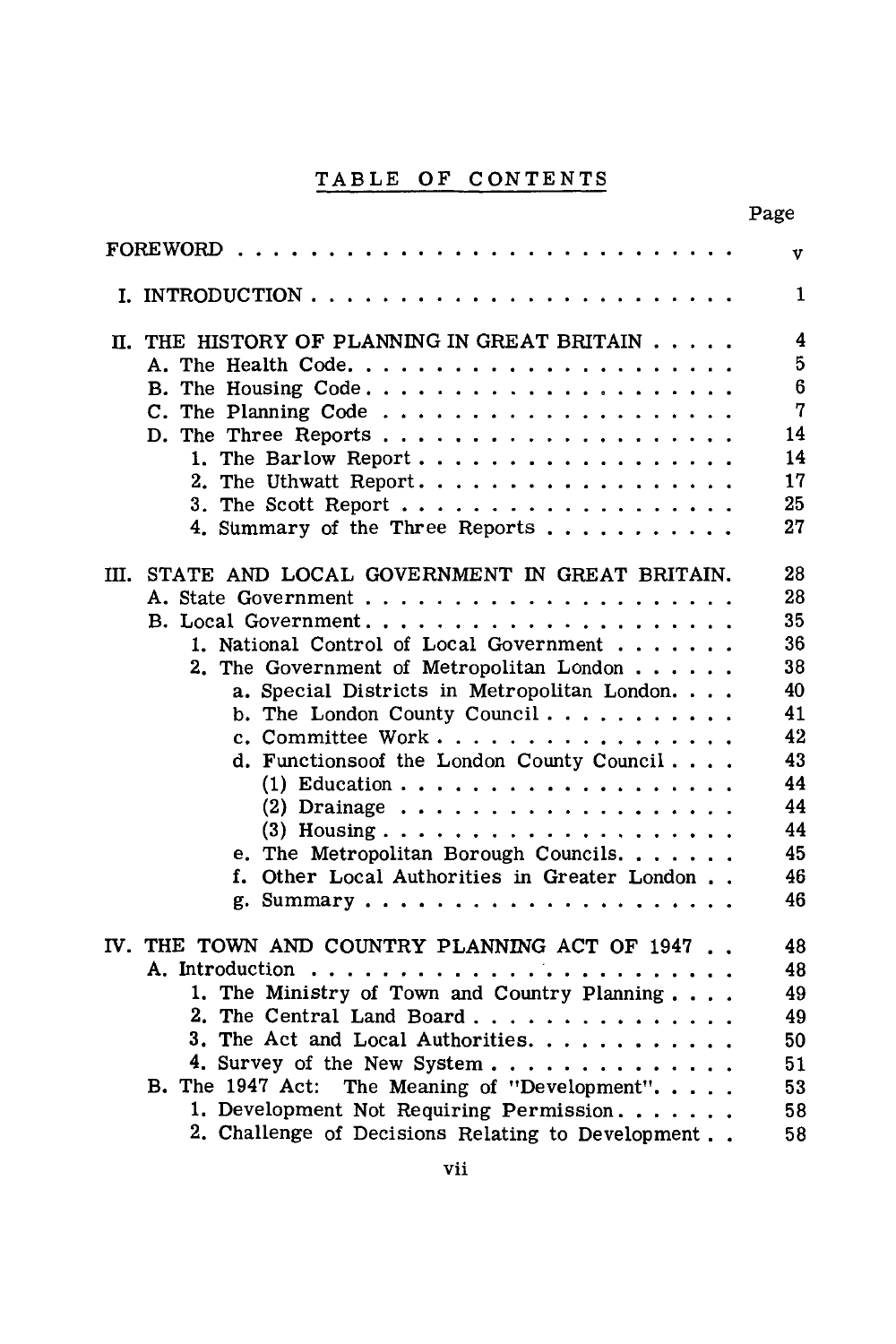| C. The 1947 Act: Control of Development $\ldots$ ,,,,,,,    | 60       |
|-------------------------------------------------------------|----------|
| 1. The Making of Development Plans.                         | 60       |
| 2. Challenging a Development Plan                           | 64       |
|                                                             | 66       |
| 4. Development Orders                                       | 68       |
| 5. Permission to Develop                                    | 69       |
| a. Industrial Buildings                                     | 70       |
| b. Deemed Permission                                        | 70       |
| c. Unconditional Permission                                 | 70       |
| d. Conditional Permission                                   | 70       |
| 6. Remedies Available for Refusal of Planning Permission    | 71       |
|                                                             | 71       |
|                                                             | 72       |
| c. Requiring Purchase                                       | 74       |
| 7. Register--Display to the Public                          | 75       |
| 8. Enforcement Notices                                      | 75       |
| 9. Revocation and Modification of Planning Permission       | 77       |
| 10. Five Special Areas of Control                           | 78       |
| a. Tree Preservation Orders                                 | 78       |
| b. Building Preservation Orders.                            | 79       |
| c. Listed Buildings                                         | 79       |
|                                                             | 79       |
| e. Advertisements.                                          | 79       |
| 11. Summary of Definition and Control of Development.       | 79       |
| D. The 1947 Act: State Acquisition of Development Rights    | 81       |
| 1. Development Charges.                                     | 81       |
| 2. The Purposes of the Development Charge                   | 82       |
| E. The 1947 Act: Compensation for Loss of Development       |          |
|                                                             | 86       |
|                                                             |          |
| THE TOWN AND COUNTRY PLANNING ACTS OF 1953 AND              |          |
| A. The White Paper of 1952.                                 | 88       |
|                                                             | 88       |
| B. Purchase at Existing Use Value<br>C. Development Charges | 89<br>89 |
| 1. The Abolition of Development Charges                     | 91       |
| 2. The 1954 Act: A New System of Compensation               | 91       |
| 3. Compensation Generally                                   | 92       |
| D. Payments for Past Depreciations of Land Values--Part I   |          |
|                                                             | 93       |
| E. Compensation for Future Planning Restrictions--Part II   |          |
|                                                             | 94       |
| F. Compensation for Future Compulsory Purchase of Land      |          |
| $-$ Part III of the 1954 Act.                               | 95       |
|                                                             |          |

 $\ddot{\cdot}$